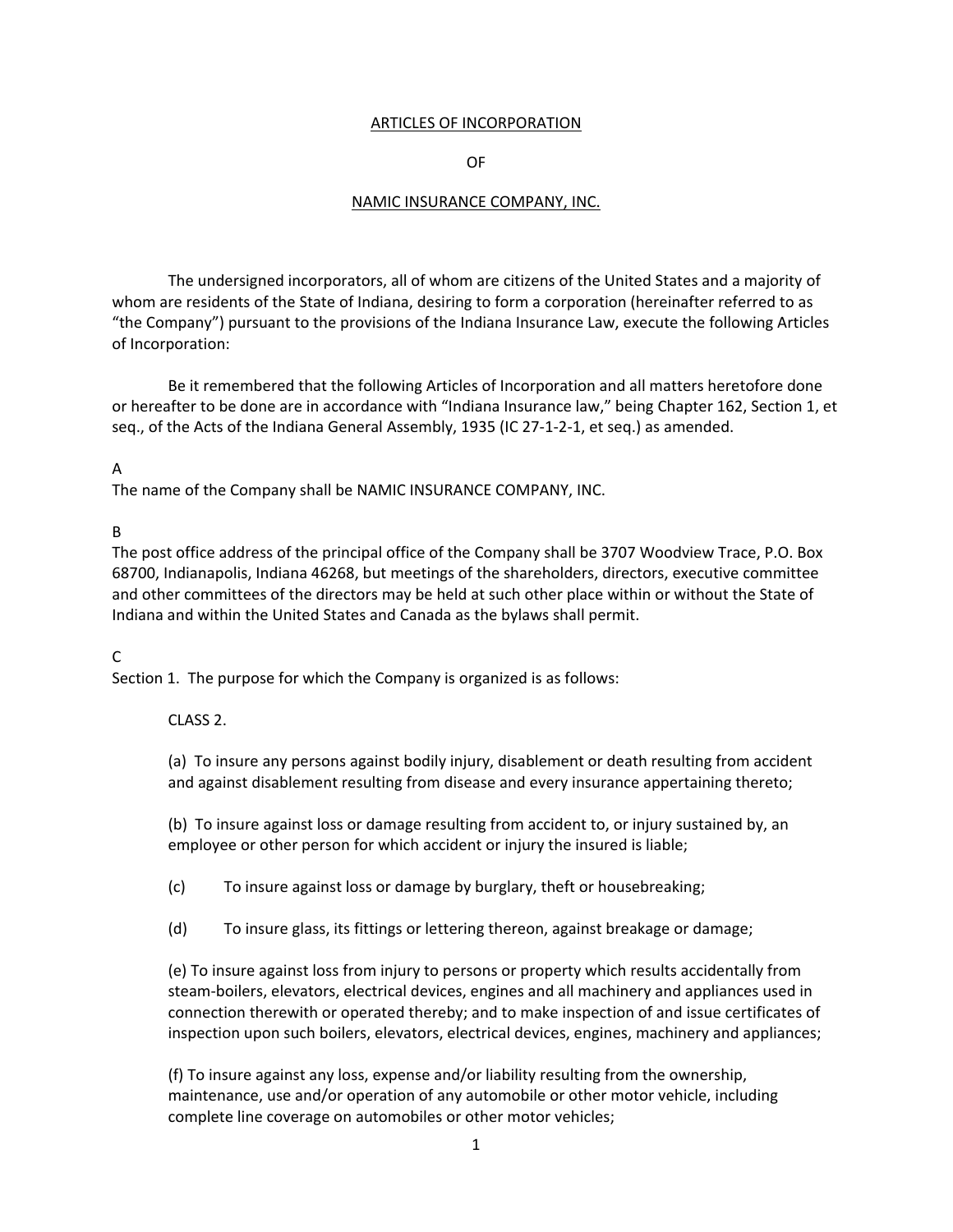(g) To insure against loss or damage by water to any goods or premises arising from the breakage or leakage of sprinklers and/or water‐pipes;

(h) To insure against any loss or damage resulting from accident to or injury suffered by any person, for which loss or damage the insured is liable; excepting employer's liability insurance as authorized under subsection (b) of class 2 of this section;

(i) To insure persons, associations or corporations against loss or damage by reason of the giving or extending of credit;

(j) To insure against loss or damage on account of encumbrances upon or defects in the title to real estate and against loss by reason of the nonpayment of the principal or interest of bonds, mortgages or other evidences of indebtedness;

(k) To become surety or guarantor for any person, partnership or corporation in any position or place of trust or as custodian of money or property, public or private; to become a surety or guarantor for the performances by any person, copartnership or corporation of any kind, except contracts or policies of insurance, to become surety or guarantor for the performance of insurance contracts where surety bonds are required by states or municipalities. The business covered by this subsection (k) shall be considered as fidelity and surety obligations and construed as such regardless of any other classification contained in this chapter to the contrary;

(l) To insure against any other casualty or insurance risk specified in the Articles of Incorporation which lawfully may be made the subject of insurance and for which specific provision is not made in this article.

(m) To insure against legal expenses, such as attorneys fees, court costs, witness fees and incidental expenses incurred in connection with the use of the professional services of attorneys at law, in consideration of a specified payment for an interval of time, regardless of whether payment is made by the beneficiaries individually or by a third person for them, so that the total cost incurred by assuming the obligation is spread directly or indirectly among the group, except those expenses resulting from the following:

(1) Retainer contracts made with a single client with the fee based on an estimate of the nature and the amount of services that will be provided to that client, and similar contracts made with a group of clients involved in the same or closely related legal matters (such as class actions).

(2) Plans providing no benefits other than a limited amount of consultation and advice on simple matters either alone or in combination with referral services or the promise of fee discounts for other matters.

(3) Plans providing limited benefits on simple legal matters on a voluntary and informal basis, not involving a legally binding promise, in the context of an employment or education or similar relationship.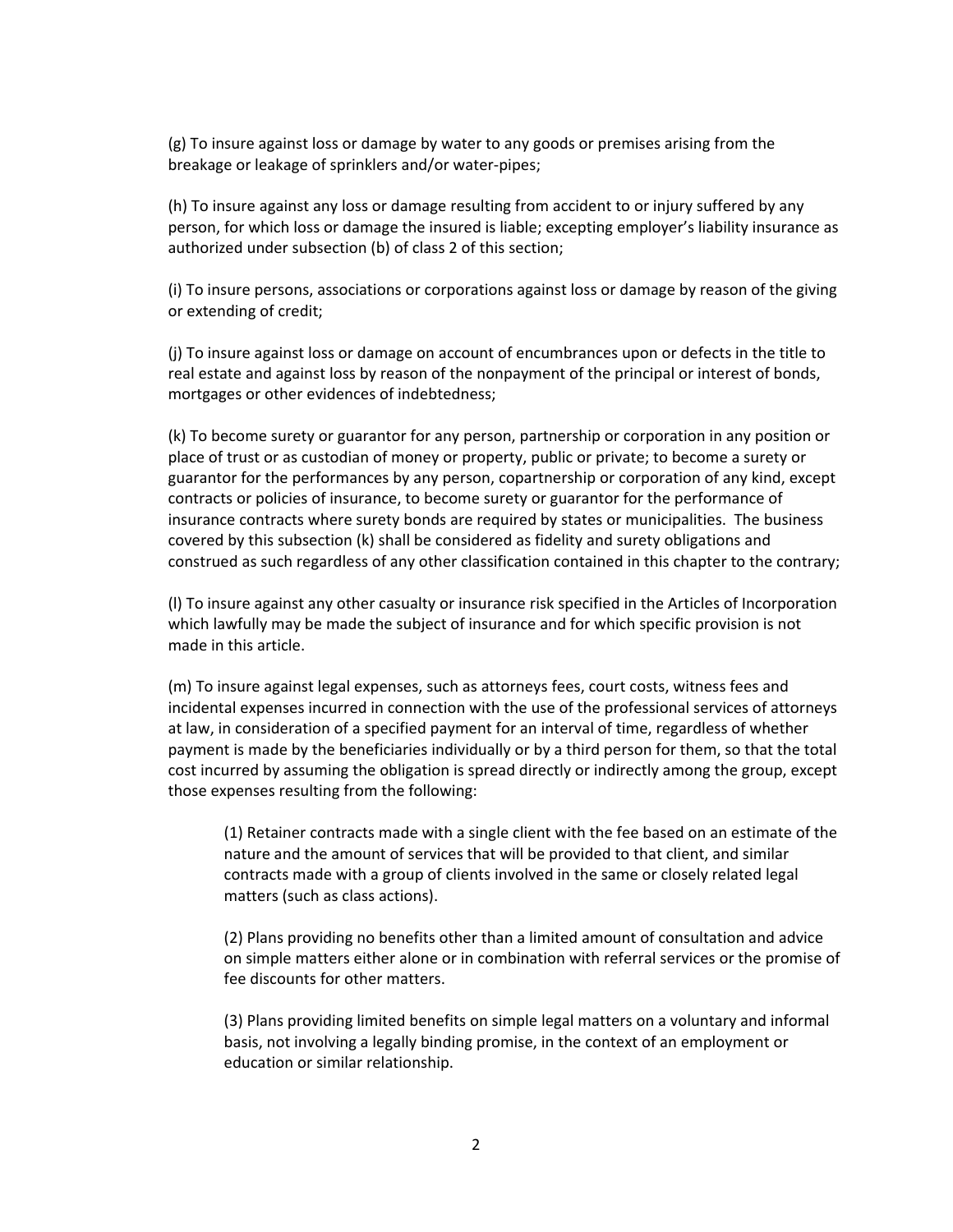(4) Legal services provided by unions or employee associations to its members in matters solely relating to employment or occupations, and provided, further, that nothing in this chapter shall prohibit group legal services of any other kind.

(5) Payment of fines, penalties, judgments or assessments.

CLASS 3.

(a) To make insurance on buildings and personal property of every description against loss or damage, including loss of use or occupancy, caused by fire, smoke or smudge, lightning or other electrical disturbance, earthquake, windstorm, cyclone, tornado, tempest, hail, frost or snow, ice, sleet, weather or climatic conditions, including excess or deficiency of moisture, flood, rain or drought, rising of the waters of the ocean, or its tributaries, bombardment, invasion, insurrection, riot, civil war or commotion, military or usurped power, and by explosion, whether fire ensues or not, except explosion of steam‐boilers.

(b) To insure against loss or damage from any cause, to crops or farm products and loss of rental value of land used in producing such crops or products;

(c) To insure against loss or damage by water or other fluid to any goods or premises arising from the breakage or leakage of sprinklers, pumps, or other apparatus erected from extinguishing fires or of other conduits or containers or by water entering through leaks or openings in buildings and/or water‐pipes, and against accidental injury to such sprinklers, pumps, or other apparatus, conduits, containers or water‐pipes;

(d) To insure vessels, boats, cargoes, goods, merchandise, freight, specie, bullion, jewels, profits, commissions, bank notes, bills of exchange, other evidences of debt, bottomry and respondentia interests, and other property against loss or damage by any or all of the risks of lake, river, canal and inland navigation and transportation and other insurances appertaining to or connected with marine risks, including complete line coverage automobile insurance, and also insurance on any other property or risk, or the use thereof, by reason of any contingency unless the granting of such insurance is contrary to public policy. However, the company may not grant or make insurance against; (1) losses arising from explosion of steam boilers; (2) losses arising from breakage of plate or other glass, except when caused by fire, wind, or hail storm, and except when the loss occurs to glass which is a part of any dwelling house; (3) risks of the classes commonly known as fidelity insurance and surety bonds; (4) risks of the classes commonly known as burglary or theft insurance, except as above specifically permitted, and except for the risks to any dwelling house; and (5) the risk of legal liability by reason of bodily injury to the person except as such liability may result from the ownership, maintenance, use or operation of an automobile.

Provided that, the holders of two thirds (2/3) of each of the Class A stock and Class B stock must approve entry into any of the above Class 2 or Class 3 insurance obligations except for the provision of insurance: (i) for officers, directors and employees of insurance companies and insurance industry associations, corporations and other entities, and their subsidiaries against loss or damage by reason of wrongful performance or nonperformance of their corporate duties, (ii) for insurance companies and insurance industry associations, corporations and other entities, and their subsidiaries against loss or damage by reason of their obligation to indemnify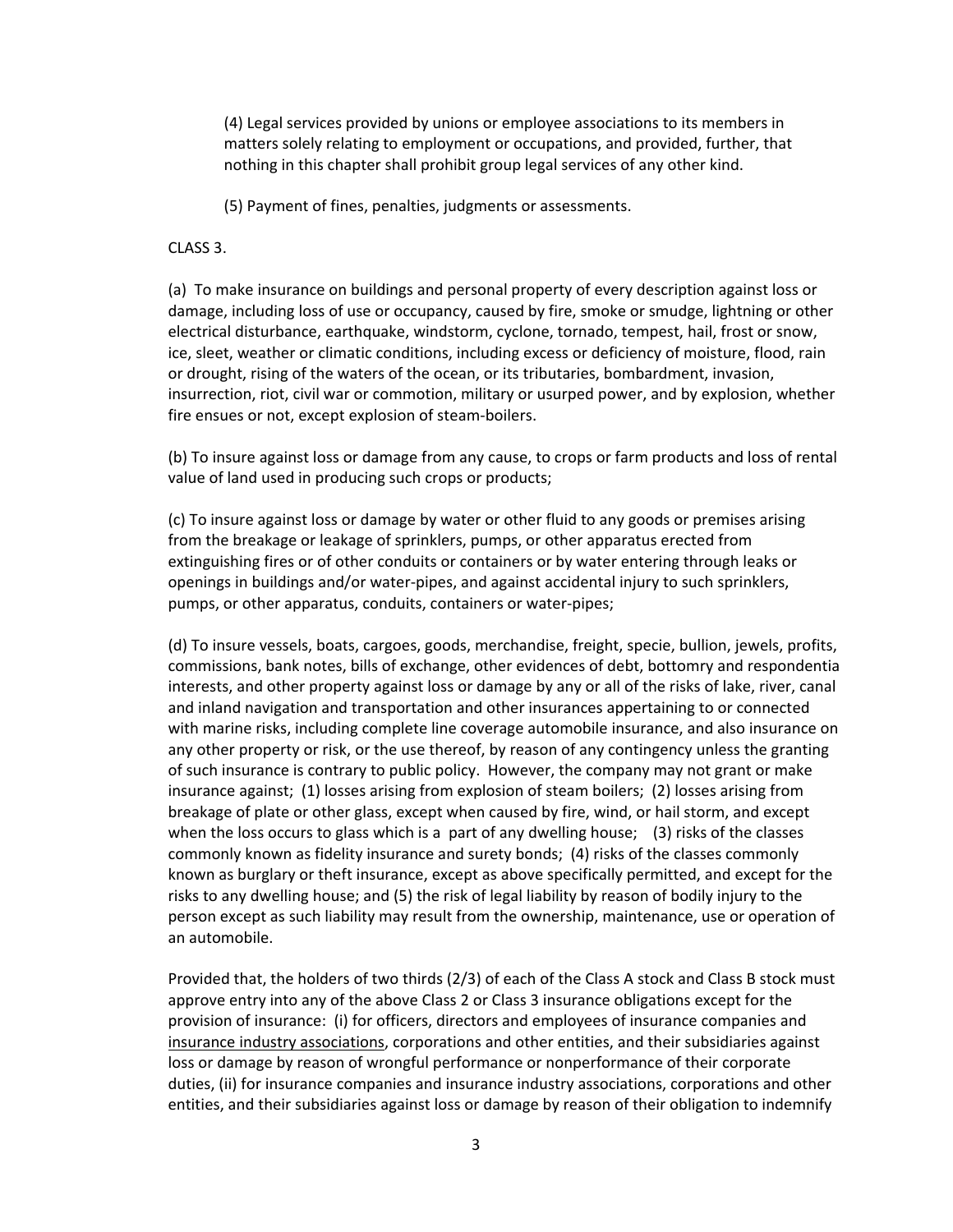their directors, officers and employees or by reason of wrongful performance or nonperformance of their professional duties, and (iii) for insurance agents and brokers against loss or damage by reason of their legal obligations for any act, error or omission arising out of the conduct of their professional services as agent or broker.

D

The term for which the Company shall continue as a corporation is perpetual.

E

Section 1. The amount of authorized capital of the Company shall be five million dollars (\$5,000,000).

Section 2. The Company shall have authority to issue five hundred thousand (500,000) shares of capital stock of the par value of fifty‐one dollars (\$51) per share, consisting of two thousand (2,000) shares of Class A Stock and four hundred ninety‐eight thousand (498,000) shares of Class B Stock.

Section 3. Class A stock and class B stock shall have identical rights except as follows:

(a) The Class A stock, voting as a class, shall be entitled to elect a number of directors (the "Class A Directors") equal to the first integral number which is more than one-half  $(1/2)$  of the whole authorized number of directors.

(b) The Class B stock, voting as a class, shall be entitled to elect a number of directors (the "Class B Directors") equal to the first integral number which is less than one-half  $(1/2)$  of the whole authorized number of directors.

(c) Any action by the shareholders of the Company other than the election of directors shall require the affirmative vote of both the holders of Class A stock, voting as a class, and the holders of Class B stock, voting as a class, unless otherwise noted in these Articles.

# F

The minimum amount of paid‐in capital and paid‐in surplus with which the Company shall begin business shall be respectively one million dollars (\$1,000,000) and one million dollars (\$1,000,000).

# G

The plan or principle upon which the business is to be transacted is that of a stock casualty insurance company authorized to make any and all of the kinds of insurance described in Subsections (a) (b) (c) (d) (e) (f) (g) (h) (I) (j) (k) (l) and (m) excluding bail bonds, of Class 2 and (a) (b) (c) (d) of Class 3 kinds of insurance or reinsurance as described in the Indiana Insurance Code, IC 27‐1‐5‐1. This includes the insuring of corporate officers, directors and employees of insurance companies against loss or damage by reason of wrongful performance or non‐performance of their corporate duties, and the provision of insurance for insurance agents and brokers against their legal obligation for any act, error or omission arising out of the conduct of their profession as agent or broker.

# H

The name, occupation and post office address of each of the incorporators, at least a majority of whom are residents of the State of Indiana and citizens of the United States, are:

Name Occupation Post Office Address

Harold W. Walters *Insurance Executive*  **12135 Huntington Rd.**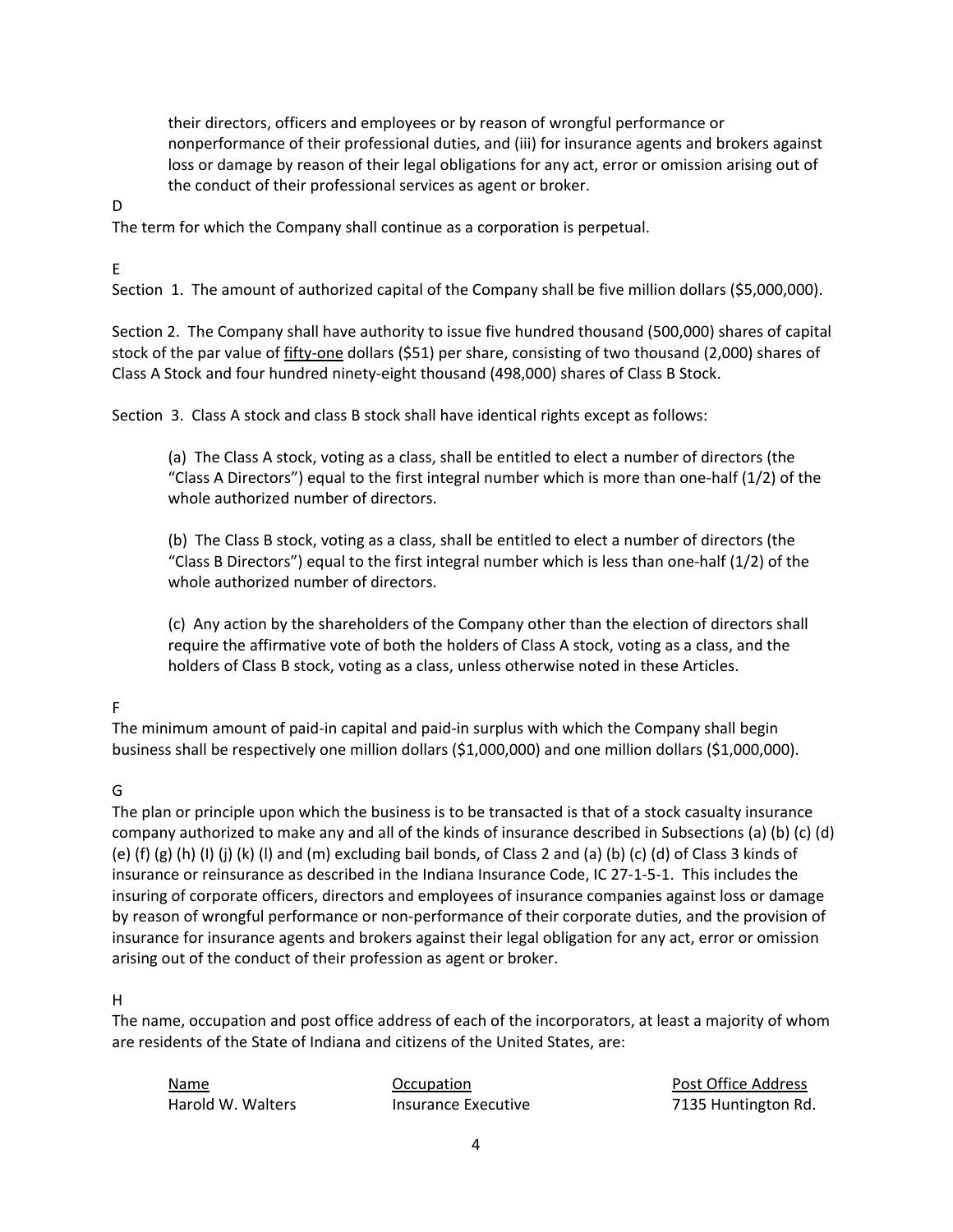|                    |                     | Indianapolis, IN 46240 |
|--------------------|---------------------|------------------------|
| Larry L. Forrester | Insurance Executive | 445 North, 600 West    |
|                    |                     | Lebanon, IN 46052      |
| Robert C. Kehling  | Insurance Executive | 20 Dawn Drive          |
|                    |                     | Brownsburg, IN 46112   |
| Robert L. Harrison | Insurance Executive | 253 Brierley Way       |
|                    |                     | Carmel, IN 46032       |
| Henry H. Gibbel    | Insurance Executive | 11 East Third Ave.     |
|                    |                     | Lititz, PA 17543       |
| Thomas L. Ulmer    | Insurance Executive | 645 Redding Rd.        |
|                    |                     | Seymour, IN 47274      |
| Lloyd G. Wright    | Insurance Executive | 775 Chaffin Ridge      |
|                    |                     | Columbus, OH 43214     |

Section 1. The names of the first officers and directors, their post office addresses and their terms of office are:

| <b>Title</b>       |                                                            | <b>Name</b>        | Post Office Address                                |
|--------------------|------------------------------------------------------------|--------------------|----------------------------------------------------|
|                    | President, Director (Class A)<br>and Chairman of the Board | Harold W. Walters  | 7135 Huntington Rd.<br>Indianapolis, IN 46240      |
| Treasurer          | and Director (Class A)                                     | Henry H. Gibbel    | 11 East Third Ave.<br>Lititz, PA 17543             |
| Director (Class A) |                                                            | Alden A. Ives      | 17 Williams Glen Way<br>Glastonbury, CT 06033      |
| Director (Class A) |                                                            | Clifford R. Hanson | Route $2 - Box 10$<br>Cottonwood, MN<br>56229      |
| Director (Class A) |                                                            | William H. Powers  | 426 $9th$ Ave. SE<br>Le Mars, IA 51031             |
| Secretary and      |                                                            |                    |                                                    |
| Director (Class B) |                                                            | Robert L. Harrison | 253 Brierley Way<br>Carmel, IN 46032               |
| Director (Class B) |                                                            | Lloyd G. Wright    | 775 Chaffin Ridge<br>Columbus, OH 43214            |
| Director (Class B) |                                                            | Francis P. Story   | <b>Indian Hill</b><br>Prides Crossing, MA<br>01965 |
| Director (Class B) |                                                            | Paul O. Stillman   | 24 Genesee St.<br>New Berlin, NY 13411             |

The term of such officers and directors shall be until the first annual meeting of stockholders or until their successors are elected and qualified, and thereafter as specified in the bylaws. The officers shall serve at the pleasure of the Board of Directors.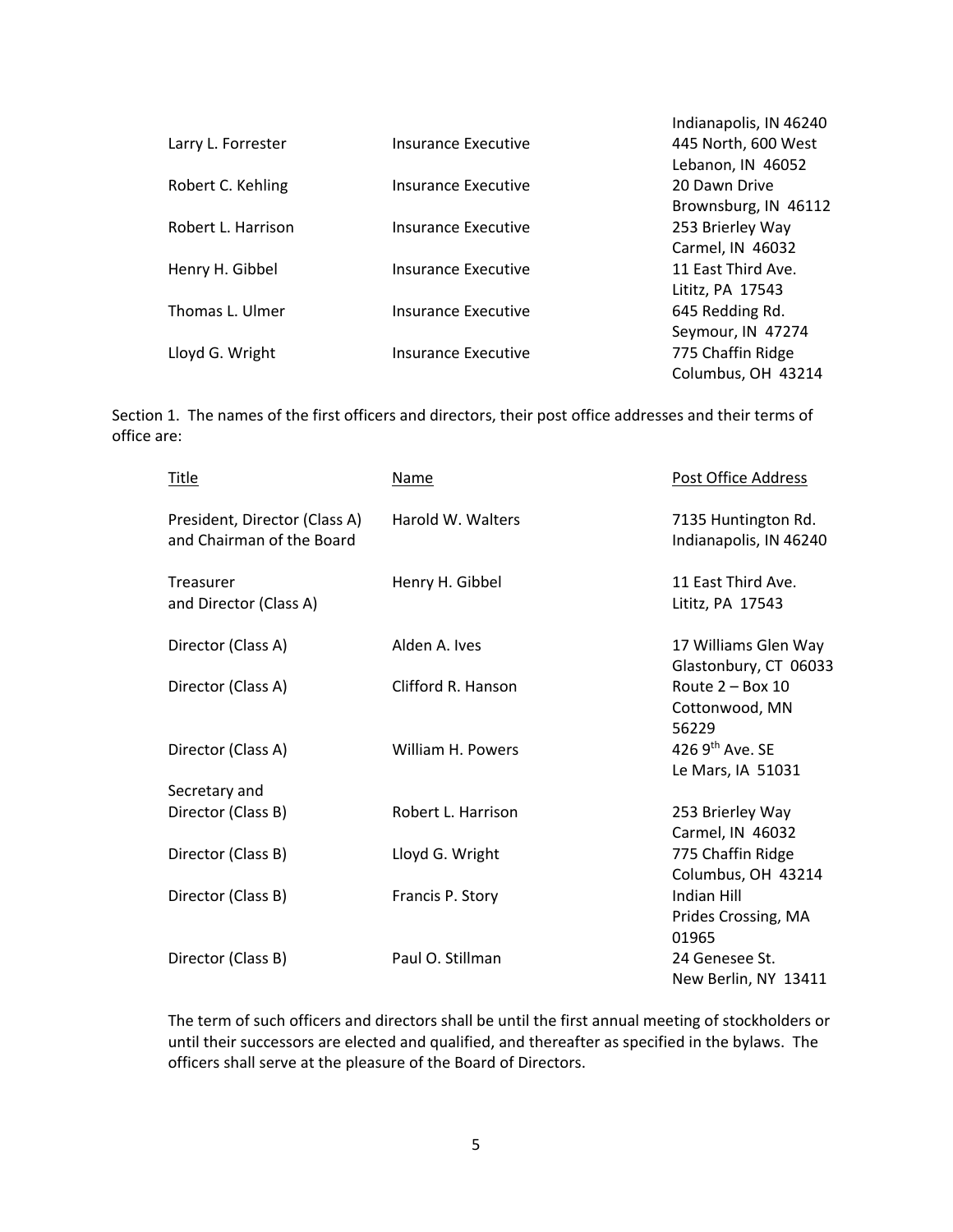Section 2. The business affairs of the Company shall be managed by a board of directors of not less than nine (9) nor more than fifteen (15). The exact number of directors to serve for each year may be revised from time to time as the bylaws may prescribe. If at any time the bylaws do not describe the number of directors, such number shall be nine (9).

Section 3. The Board of Directors shall be divided into groups each of which shall be elected for staggered terms as provided in the Bylaws, which shall also specify the maximum term of service and any limitation on the right of a Director to be re-elected.

Section 4. The Company may provide indemnification to officers, directors, employees and agents in its bylaws or otherwise to the fullest extent permitted by law.

Section 5. Each director shall be a citizen of the United States or Dominion of Canada and at least one director shall be a resident of the State of Indiana.

## $\mathbf{I}$

Section 1. Each share of capital stock, other than capital stock held by the Company, shall carry one (1) vote on every issue of any nature, ordinary or extraordinary, to be brought before the shareholders of the Company. There shall be no cumulative voting of shares.

Section 2. Authorized capital stock may be issued at such times and in such amounts and for such consideration per share, not less than par, and with such payment per share for paid‐in surplus (hereafter called "attributed capital surplus") as the board of directors from time to time shall determine.

Section 3. Holders of shares of capital stock shall not have any pre‐emptive rights, with respect to any future issue by the Company of bonds, debentures, or capital stock.

Section 4. No purchase or other acquisition by the Company of its own stock, nor purchase of property by the Company in exchange for its own stock, nor payment of dividends on stock shall be effected if the capital or statutory surplus of the Company, in accordance with statutory accounting principals, is, or is thereby, reduced to an amount which is less than that required by the law of any jurisdiction in which the company is authorized to do business.

Section 5. Subject to the provisions of Section 4, the Company may acquire by purchase at an agreed price, or by gift, devise, or otherwise, shares of its own stock. Shares of stock purchased or otherwise acquired by the Company may be retired or, to the extent permitted by law, carried as treasury stock as the board of directors may determine.

Section 6. The directors shall have the exclusive right to determine the consideration to be paid for any property purchased by the Company which consideration may be paid in cash or in property. In the event any property is taken in exchange for stock of the Company, the valuation of such property by the directors shall be conclusive in the absence of fraud.

Section 7. It shall be the duty of all shareholders to keep the Company advised at all times of their current address. The Company shall not be liable to any shareholder for nonpayment of dividends or any other payments of any kind or failure to give any notice of any nature where such failure is caused by the failure of the shareholder to keep the Company currently advised of the shareholder's address.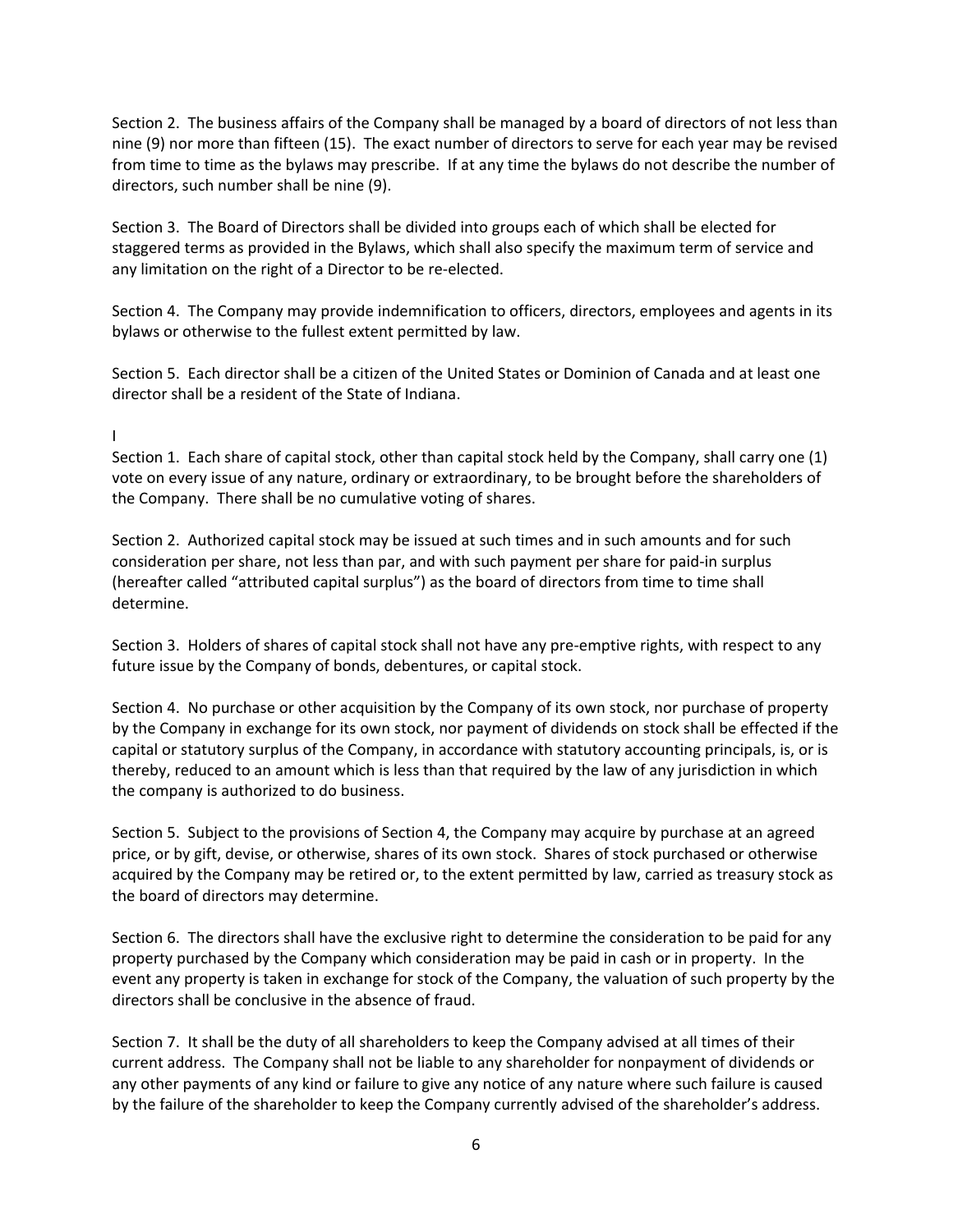Section 8. The Company shall have the capacity to act as a natural person and shall have the authority to perform such acts as are necessary, convenient or expedient to accomplish the purposes for which it is formed to the full extent permitted by law.

The company shall have and exercise the general rights, privileges, and power provided by the "Indiana Insurance Law," being Chapter 162, Section 80 of the Acts of the Indiana General Assembly, 1935 (IC 27‐ 1‐7‐2) as amended, and shall have the power further to engage in joint ventures and enter into partnerships and shall in addition have and exercise any further rights and powers subsequently granted by statute and any other rights and powers which may be necessary or convenient to the exercise of the rights, privileges, and powers given by statute and to the proper exercise of the Company's function, to the full extent permitted by law.

Section 9. The power to make, amend or repeal the bylaws of the Company shall be vested in the board of directors.

Section 10. The Company shall have a lien upon shares of stock, dividends payable on stock or upon any other monies belonging to a shareholder and held by the Company for any indebtedness or obligation other than policy loans or premium indebtedness owed by such shareholder to the Company.

Section 11. Any action required or permitted to be taken in any meeting of the board of directors or of any committee thereof may be taken without a meeting, provided that prior to such action a written consent shall be signed by all members of the board of directors or of such committee as the case may be and such written consent is filed with the minutes of the proceedings of the board of directors or the committee.

Section 12. Any meeting of shareholders may be held at such place, within or without the State of Indiana, as may be determined by the Board of Directors.

J

Section 1. The Articles of Incorporation may be amended by the affirmative vote of both two-thirds (2/3) of the outstanding shares of Class A stock, voting as a class, and two‐thirds (2/3) of the outstanding shares of Class B stock, voting as a class.

IN WITNESS WEREOF, the undersigned, being all of the incorporators designated in Article H, execute these Articles of Incorporation, this \_\_\_\_\_\_\_\_\_\_ day of November, 1986.

\_\_\_\_\_\_\_\_\_\_\_\_\_\_\_\_\_\_\_\_\_\_\_\_\_\_\_\_\_\_\_\_\_\_ \_\_\_\_\_\_\_\_\_\_\_\_\_\_\_\_\_\_\_\_\_\_\_\_\_\_\_\_\_\_\_\_\_\_\_\_